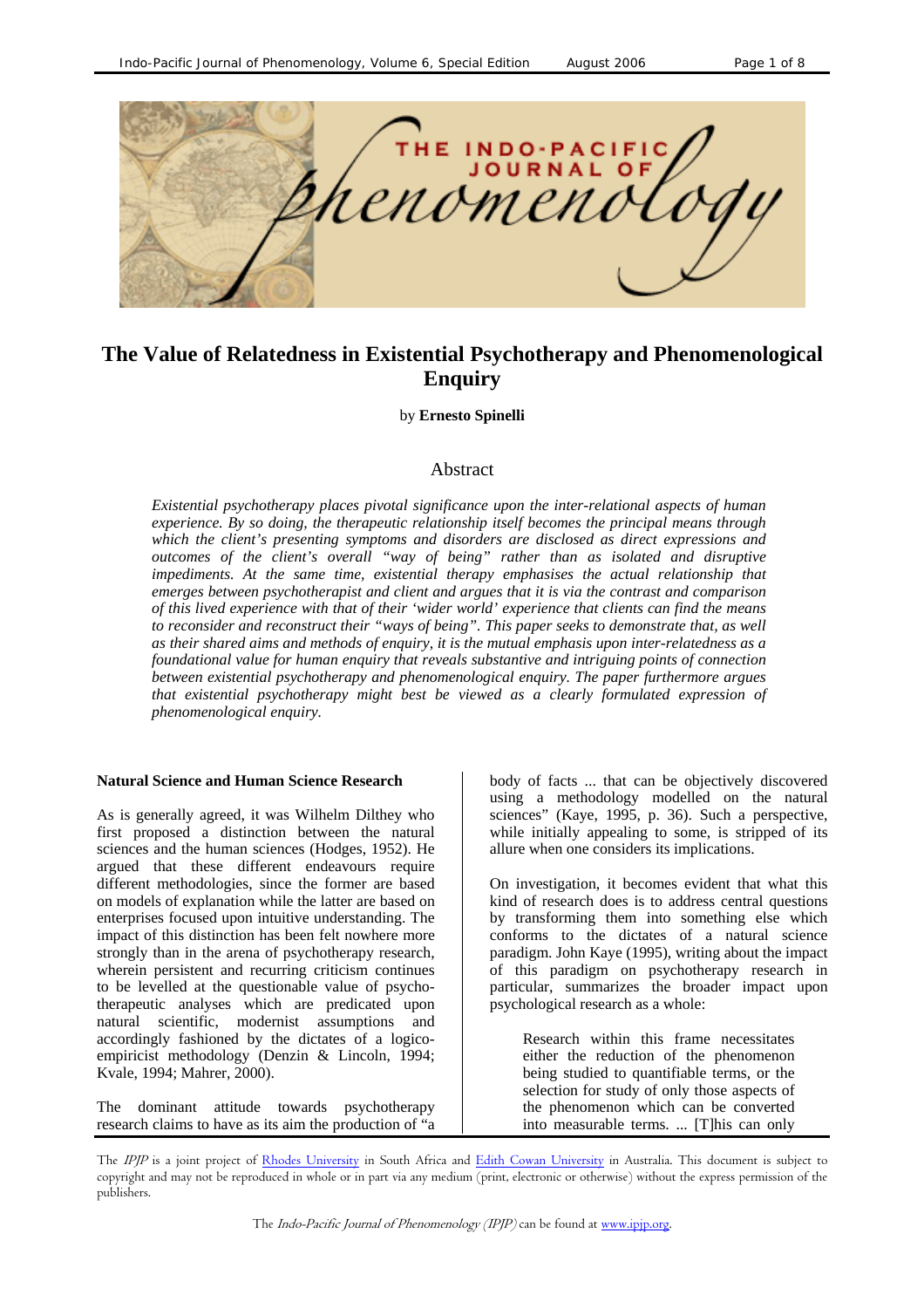result in a partial picture ... one which also misrepresents its holistic, contextual nature. (p. 46)

What alternative do we have? To return to Dilthey, the human science view argues that an interpretatively-focused investigative activity "cannot be accomplished by observing the individual as a complex mechanism geared to respond to certain conditions in regular ways; rather we have to get inside the forms of life and the socially normative regularities in which the person's activity has taken shape. This requires ... [a]n empathic and imaginative identification with the subject" (Gillett, 1995, p. 112).

When considered within the framework of psychotherapy, human science research highlights our awareness that the therapeutic enterprise inevitably involves the investigation and interpretation of *meaning* - which is to say, the whole gamut of both explicit and implicit beliefs, assumptions, biases, attitudes, and values, together with their concomitant affective and behavioural components, that are maintained by a person.

In addition, as Rom Harré (1991) has expressed it, the dominant natural science paradigm adopted by much of psychological and psychotherapeutic inquiry rests upon the "illusion of individual subjectivity" (p. 16) that cannot be maintained. "Many psychological phenomena which have traditionally been ascribed to individual people are actually joint products of essentially conversational interactions" (Harré, 1991, p. 16).

#### **Phenomenological Research**

One way of acknowledging the concerns being presented is to consider both the enterprise of psychotherapy and the issues posed by it that require structured enquiry from the standpoint of *phenomenological investigation*. Phenomenology was initially seen by Edmund Husserl as a practical or scientific philosophy that would allow a method of enquiry into all aspects of lived experience and mental activity. The task of phenomenological investigation became that of illuminating and disclosing the meaning structures of lived experience (Dreyfus, 1982; Husserl, 1931; Ihde, 1986; Spinelli, 2005). Phenomenology takes the view that experience is not an internal, intrapsychic process. Rather than being 'inside our heads', experience is always concerned with, and an expression of, inter-relation. Experience is always already out in the world.

The primary task of phenomenological research is to illuminate and disclose the make-up, or way of being, of any given structure in its form of meaning. As such, its initial focus on the specific and subjective is only a stepping off point for its exploration of the more universal 'structuredness' of any experience. Put succinctly, phenomenological research inquiry urges a stance that has been expressed by Knorr-Certina as that of turning "the obvious into the problematic" (Knorr-Certina, 1981; quoted in Kaye, 1995, p. 30).

Phenomenological inquiry stands in contrast to the natural scientific viewpoint and its underlying assumptions because the questions it poses and the methods it employs are grounded in a carefully articulated, but undeniably different, set of philosophical assumptions. What, then, might be some of the most immediate implications of phenomenological research for contemporary psychology and psychotherapy?

It is my view that there exists a coherent and cohesive inter-relation between the enterprise of phenomenological enquiry and the enterprise of psychotherapy as understood from an existential perspective. Indeed, it is my contention that we can consider existential psychotherapy as an *expression* of phenomenological research in terms of its shared aims, methods of enquiry and, perhaps most significantly, its values in general and specifically its values regarding inter-relatedness. The remainder of this paper will focus principally upon these points.

## **Existential Psychotherapy**

Perhaps more explicitly than any other current model or approach to psychotherapy, existential psychotherapy bestows an undisputed centrality upon the relationship between psychotherapist and client. Existential psychotherapists have long argued that it is through this relationship itself that the client's issues are disclosed or 'brought forth' for examination. In other words, the therapeutic encounter is seen to be the 'microcosm' which both explores and expresses the client's currently-lived experience of the possibilities and limitations of interrelational being in the world (Cohn, 1997; Spinelli, 1997, 2001; Strasser & Strasser, 1997).

Existential psychotherapists take the view that the primary dilemmas, disturbances and disorders that are presented to them as being in some way problematic for the client can be seen to originate from, and are embodied expressions of, the client's ongoing overall interpersonal relations. These relations can be seen to express the client's experience of how it is to exist in the world from his or her uniquely lived "way of being" or worldview. It is further held that this worldview is maintained by the client's implicit assumptions, beliefs, feelings, attitudes and values (in general, the whole gamut of available human experiential possibilities) concerning his or her stance toward self, others and the world in general (Laing,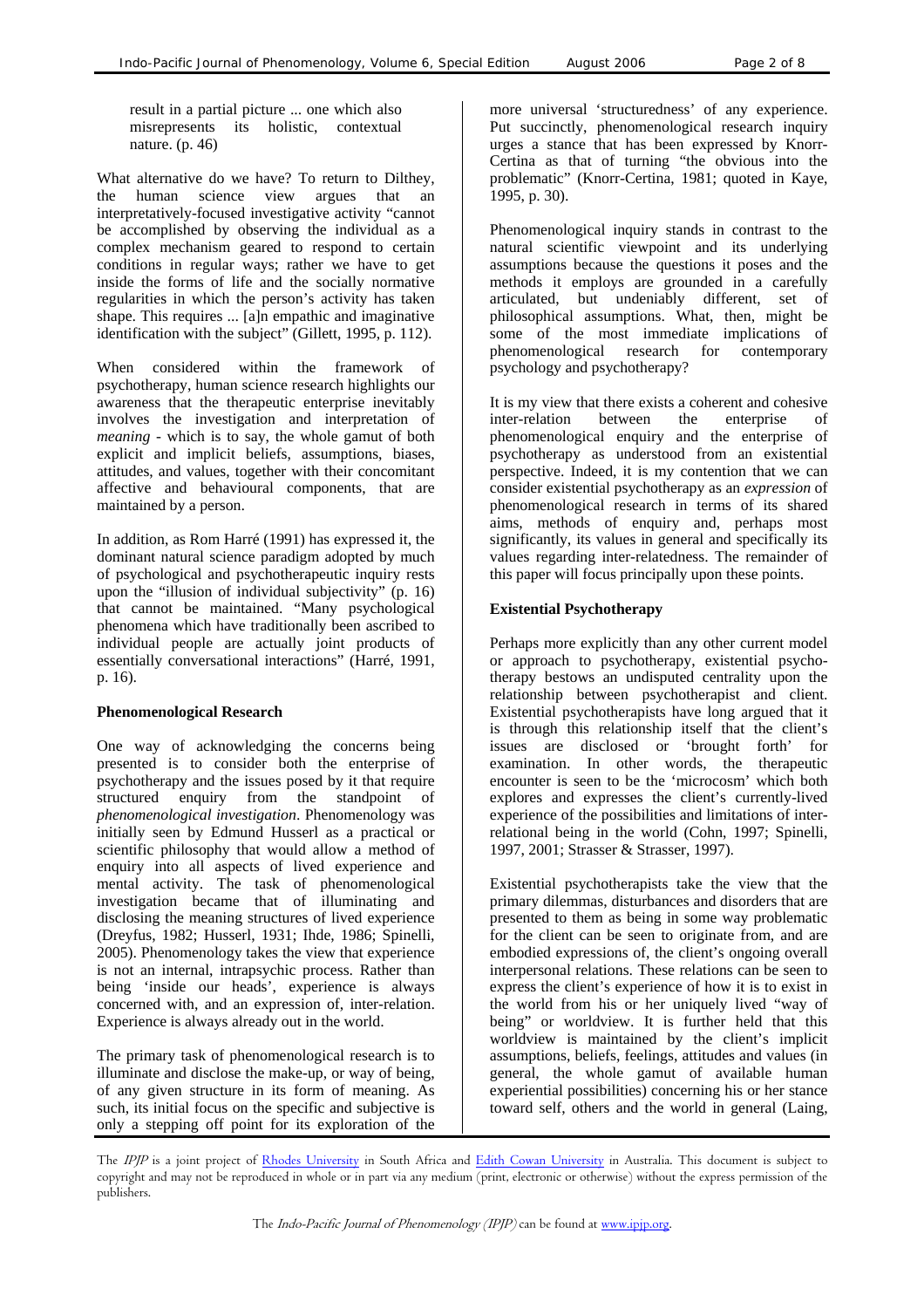1960; Laing & Esterson, 1964; Spinelli, 1997, 2001, 2005; Yalom, 1980, 1989).

As such, existential psychotherapists have argued that the symptomatic disorders and dilemmas encountered by the client are direct expressions and consequences of the client's wider stance toward being - that is to say, they are expressions and consequences of his or her currently lived worldview.

Any attempt to remove, amend or "re-shape" the former will have its impact upon the latter, and wider, arena of self/world relations. Consequently, it remains an all-too-likely possibility that the effects of such an impact may provoke for the client a far greater degree of tensions and disturbances in living (existence tensions) than were experienced prior to the therapeutic manipulation of the presenting disorder. In recognition of this possibility, existential psychotherapists attempt neither to isolate nor to pathologise the various existence tensions that are expressed by the client via his or her worldview. Nor do they take the amelioration or removal of such symptomatic tensions to be their primary task. Rather, together with the client, they attempt to expose and consider these symptoms as interrelated expressions of the client's wider "way of being" so that the implications of their maintenance, reduction or removal for that "way of being" can be considered and evaluated.

On the basis of this, albeit brief, summary of existential psychotherapy, the emphasis given to the therapeutic relationship by this approach should become clearer. How better to expose and examine inter-relational disturbances and tensions than via the existing relationship between client and therapist? Such a means of exploration permits an *experiential immediacy* to all discourse regarding the client's worldview. It is this 'intersubjective turn', I believe, that provides existential psychotherapy with a significant critique of other approaches adopted within contemporary psychotherapy - not least with regard to providing psychotherapy with the means by which the world can be directly 're-embraced' within the psychotherapeutic relationship.

## **The Dialogical Realms of Encounter**

In my own work, I have suggested that the adoption of an existential approach to psychotherapy illuminates various realms of dialogical focus, of which three in particular are viewed as essential arenas to be examined and clarified. These can be most simply described as being the *I-focused*, *youfocused* and *we-focused* realms of encounter. Each realm can be briefly distinguished as follows:

The *I-focused realm of encounter* attempts to describe and clarify *my experience of being "myself" in any* *given relationship.* It asks, in effect, "What do I tell myself about my current experience of being me in this encounter?" The following are dialogical examples of an *I-focused realm of encounter*: "I'm scared"; "I wish I was more interesting"; "I am being punished and I deserve it because I was not good to my parents".

The *you-focused realm of encounter* attempts to describe and clarify *my experience of the other's experience of me*. ("What do I tell myself about your experience of me in any given encounter?"). The following are dialogical examples of a *you-focused realm of encounter*: "You find me boring"; "You like me"; "You laugh at my jokes as though I need to be humoured".

The *we-focused realm of encounter* attempts to describe and clarify *each participant's (i.e. the client's and the psychotherapist's) experience of "us" being in relation with one another*. ("What do we each tell ourselves about the experience of being *us* in the immediacy of this encounter?"). The following are dialogical examples of a *we-focused realm of encounter*: "We really seem to be connecting right now"; "Even though neither one of us is saying anything at the moment, it feels like we're communicating in important ways"; "We keep missing each other and this makes us over-cautious in what we end up expressing".

The *we-focused realm of encounter* is characterised by its *immediacy* - it is concerned with, and expresses, that which is being experienced "in the moment" of engagement with the other from a person-to-person standpoint. As such, it expresses explicitly that interrelational grounding which exists (and is more implicitly expressed) in *I-focused* and *you-focused* statements*.*

While existential psychotherapy attempts descriptive exploration of all three realms of encounter in order that the therapist can attempt to 'enter', with increasing adequacy, the currently-lived world of the client, an explicit and overriding emphasis is placed upon the third (*we-focused*) realm (Spinelli, 1994, 1997, 2001, 2005). The existential psychotherapist's willingness to examine and consider what emerges experientially through this realm as being real and valid (rather than substitutive, symbolic, or 'transferential') serves to implicate his or her current manner of existence as expressed through the interactive relationship with the client. This focus further serves to expose and clarify *in the immediacy of the current encounter* the self-same inter-relational issues that clients express as being deeply problematic within their wider world relations. But …

As I have discussed elsewhere (Spinelli, 2001, 2005),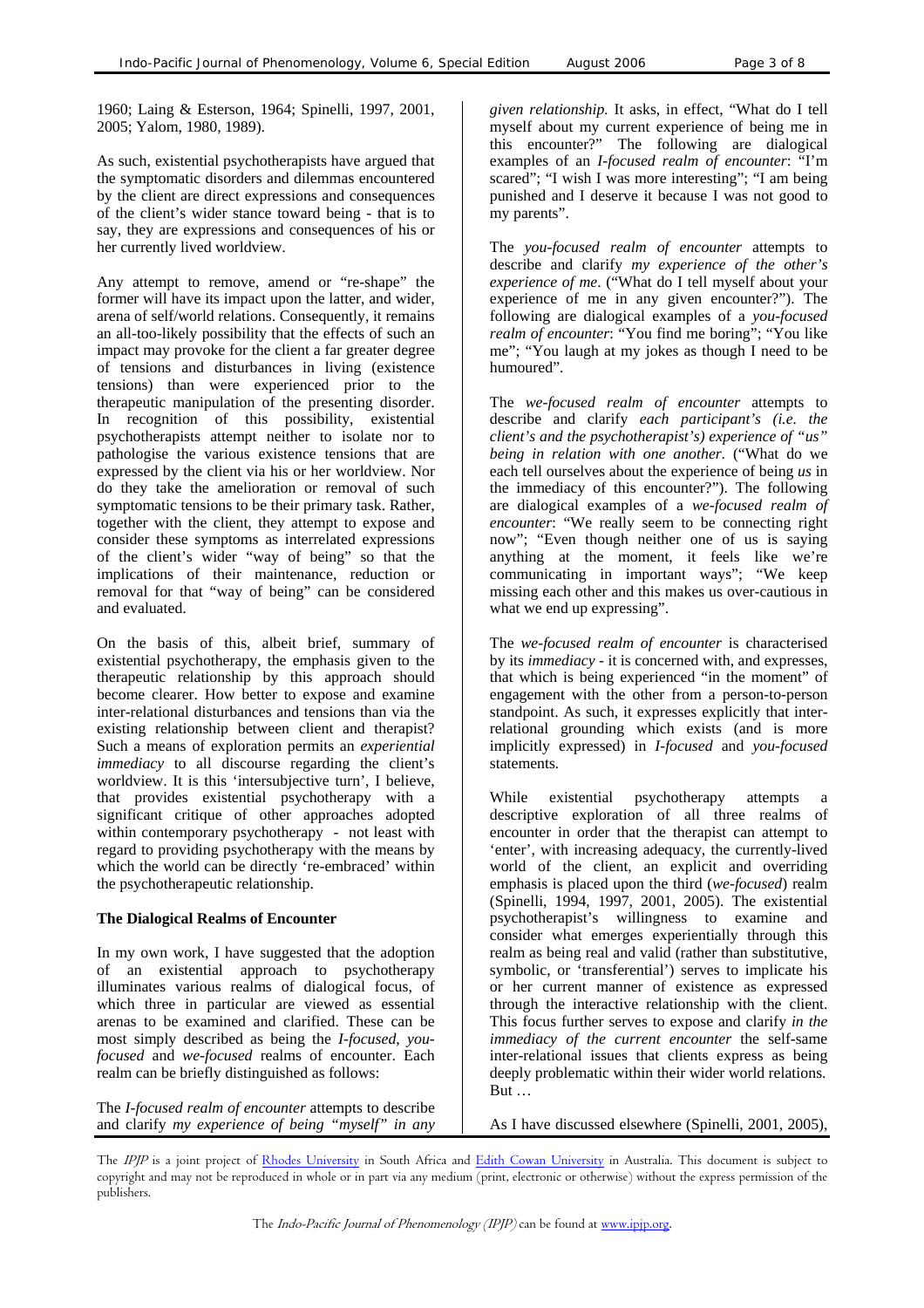what may be attractive about the existential approach to many psychotherapists and clients alike is its explicit promotion of "notions of freedom, choice, responsibility - so long as these terms are understood and interpreted from a subjective perspective which both internalises and isolates such notions and the actions associated with them. In other words … If I choose to act in a way that I believe will 'free up my possibilities' but which you experience as oppressive or painful or undesirable, then, from an isolationist standpoint, I can respond to your experience as being 'your choice' … and can abdicate any sort of responsibility for it" (Spinelli, 2001, p. 15).

On reflection, what becomes evident is that this subjectively-focused distortion obscures the more complex and disquieting implications arising from an inter-relational perspective. In other words, what appears to have been missed or minimized by many advocates of existential psychotherapy is that, "from an existential standpoint, questions of choice, freedom and responsibility cannot be isolated or contained within some separate being (such as 'self' or 'other'). ... [V]iewed in this way, no choice can be mine or yours alone, no experienced impact of choice can be separated in terms of 'my responsibility' versus 'your responsibility', no sense of personal freedom can truly avoid its interpersonal dimensions" (Spinelli, 2001, p. 16).

The acknowledgement of an unavoidable and foundational inter-relational grounding which underpins *all* subjective experience challenges numerous assumptions surrounding the therapeutic relationship. Pivotal among these, I would suggest, is the acknowledgement of "the world" within the therapeutic relationship.

For most psychotherapists, "the world" is to be excluded from the therapeutic enterprise. Some may suggest that, once the door to the consulting room has been shut, the therapist and client can be seen to inhabit a special and exclusive "world" of their making. Similarly, it has been argued that, in this "world-excluding world", it is the role of the therapist to represent, or "stand-in" for, all others in the client's world-relations. While I would agree, in part, with these contentions, I would also argue that the subservience to such points of view opens psychotherapy, and the psychotherapeutic relationship, to pertinent critique surrounding issues of solipsistic indulgence and excess (Alexander, 1995; Masson, 1989; Sands, 2000; Smail, 1996).

As such, I have suggested that, in addition to the previous three realms of relationship discussed above, there exists a fourth inter-relational realm that is *theyfocused*.

The *they-focused realm of encounter* concerns itself

with "the client's experience of how those who make up his or her wider world of 'others' (extending beyond the other who is the psychotherapist) experience their own inter-relational realms in response to the client's current way of being and, in addition, to the novel ways of being that have presented themselves as possibilities to the client through psychotherapy" (Spinelli, 2001, p. 33). The exploration of this fourth realm, I would suggest, becomes most significant when the client, through therapy, has reached a point of considering alternative "ways to be".

The following example should provide a straightforward means to illustrate the import and impact of the exploration of this fourth realm within the therapeutic relationship:

*A man in his early forties has come to therapy because his marriage of fifteen years has become unexciting and predictable. He is bored with his life and his work and finds both to be meaningless and empty. He has met another woman who makes him feel more alive and potent than he has felt himself to be for quite some time. While he loves his wife and children, and has no desire to hurt them, he feels that he has the right to find the means to actualize himself by beginning a new life. Eventually, via therapy, he becomes clear that this possible new life is what he wants and is prepared to be honest with his wife and children, his friends and work colleagues, and will initiate divorce proceedings, give up his job, and begin anew.*

From a *subjective* perspective, one could argue that the client is being 'more real and congruent', more focused upon his 'real self', more integrated. The therapeutic work has been completed.

From an *inter-relational* perspective, however, there remains a great deal to be examined. Via enquiry centred upon the *they-focused realm*, the therapist asks the client to consider, firstly, how he (the client) experiences the meaning and effect of his decision from the standpoint of his wife, his children, the new woman in his life, his friends, his colleagues. Secondly, the therapist asks the client to consider the meaning and impact of his decision upon, for instance, his wife's relations with each of their children and their friends; or each child's relations with his/her mother, his/her other sibling; or his friends' relations with one another; or the relations between his colleagues, and so forth.

This *they-focused realm* reveals that there exist so many relations upon which the client's decision impacts, that it would in fact be inter-relationally irresponsible not to attend to at least those that the client himself has highlighted as being significant.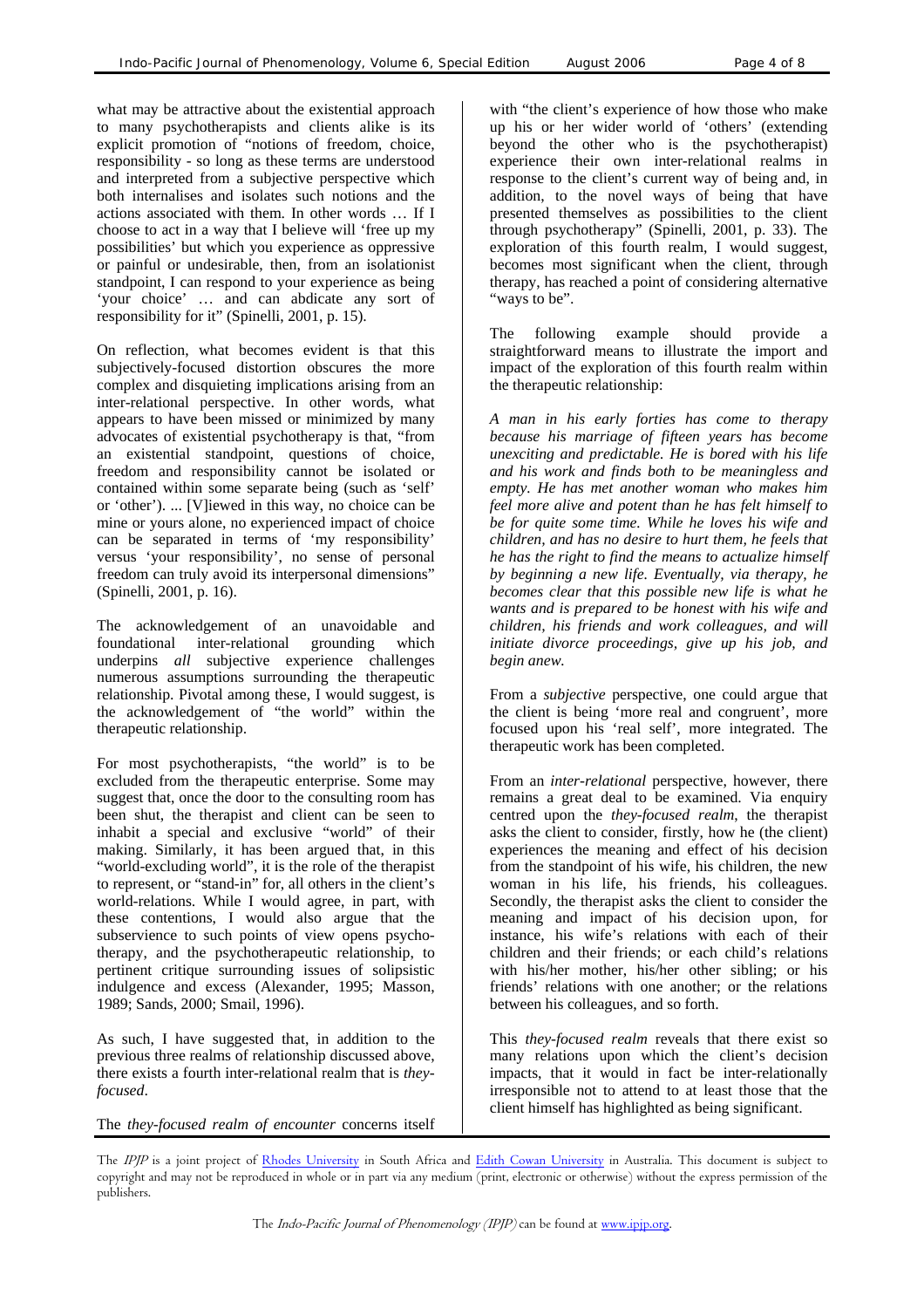These explorations are not intended to alter or prevent the client's decision, nor to impose the therapist's moral stance upon him, nor to expose the *actual* views of all of these others in the client's world; "rather, this focus upon these more world-focused dimensions serves to implicate his decision, his newly-chosen way of being, in such a way that it includes his lived experience of the world and the others who exist within it, as it is in all its confounding complexity, rather than permit him to avoid its consideration or to construe and maintain the possibility of a world that does not fit his lived experience" (Spinelli, 2001, pp. 17-18).

The unorthodox and iconoclastic relational psychotherapist, Leslie Farber, was, and in my view remains, the foremost critic of the world-excluding tendencies of the psychotherapeutic relationship (Farber, 1967, 2000). Deeply influenced by Martin Buber's notion of the *interhuman* possibilities of dialogue (Schilpp & Friedman, 1967), Farber's intent was to shift the enterprise of psychotherapy away from a set of inflexible methodological conditions so that these could be replaced by a *morally derived attitude* expressive of a particular way of being with others. For him, being a psychotherapist could not be kept separate from his way of being human. He argued that, "if meeting is to occur in psychotherapy, it will occur despite … inequalities in position status, background, education or awareness … . [I]t is up to [the psychotherapist] to address his patient not as an object of knowledge, but as a being engaged in the task (as Kierkegaard puts it) of becoming 'what he is already: namely a human being'" (Farber, 1967, p. 590). In this sense, Farber's meetings with his clients could 'be about' anything; the content of these meetings did not truly matter. Instead, what mattered was that *talk itself* led both therapist and client toward their meeting with themselves and one another. In recognizing that interhuman relations require the acknowledgement of the world as their context, Farber actively, and radically, sought to welcome the world into the therapeutic encounter, whether by the subject matter of the talks in which he engaged with his clients or by deliberately taking the talks out of the secluded confines of his consulting room and into the world at large. By so doing, Farber both subverted the exclusivity of the therapeutic relationship and highlighted its centrality as the unique "meeting point" through which the client may come to reacknowledge and reconnect with the possibilities of interhuman relations.

### **Existential Psychotherapy and Phenomenological Research**

I hope that this somewhat brief explication has alerted readers to two central ideas infusing existential psychotherapy: Firstly, that existential therapy promotes a shift in the therapeutic enterprise from the

subjective to the inter-relational. And, secondly, that this shift can be seen to introduce a "worldconscious" moral dimension to the arena of psychotherapy, the lack of which has been justifiably criticised by both 'insiders' and detractors of psychotherapy.

I now want to argue that the underpinnings of phenomenological enquiry rely upon a series of key assumptions whose methodological implications reveal significantly similar areas of interest and focus to those adopted by existential psychotherapy. Indeed, as I have suggested, existential psychotherapy might be viewed as a clearly formulated expression of phenomenological enquiry.

Firstly, it is pivotal to recognize that, in general, the phenomenological researcher seeks out a method of listening or investigation which neither denies experience, nor denigrates it, nor transforms it solely into operationally (pre-)defined behaviour. Indeed, the method being sought aims to remain as adequately as possible with human experience as it is experienced, and seeks to sustain contact with the statements made regarding that experience as they are expressed. In this way, if I can extrapolate from the conclusion concerning the aim of psychotherapy arrived at by Leslie Farber (2000), phenomenology is more concerned with 'speaking truthfully' about an experience than it is with the achievement of a final, or 'arrived at', truth.

Secondly, unlike natural science research, phenomenological research assumes an indissoluble inter-relationship between the investigator and his or her focus of investigation, to the extent that both are said to *co-constitute* each other. The bases of such coconstitutionality are *dialogue* and *disclosure*. Individuals and their world are viewed as being always in dialogue with one another in that each is a necessary constituent to the construction of phenomenon-derived reality. Each is partly active and partly passive in relation to the other. Similarly, all interactions reveal, identify, define or, in a word, *disclose* the co-constituents of the interaction. This fundamental assumption is most commonly expressed through terms such as "figure-ground", "self-other" or "I-not I".

Thirdly, phenomenological research rejects the common notion of causality in its uni-directional, linear form. The focus of investigation is not therefore studied or understood in a manner that focuses upon explanations derived from events or circumstances that are claimed to be related in some causal chain of events that are perceived to be uni-directional from some point in the past to the present circumstances. The meaning of both past and present events may certainly be considered and both may prove interesting, but there is no justification for the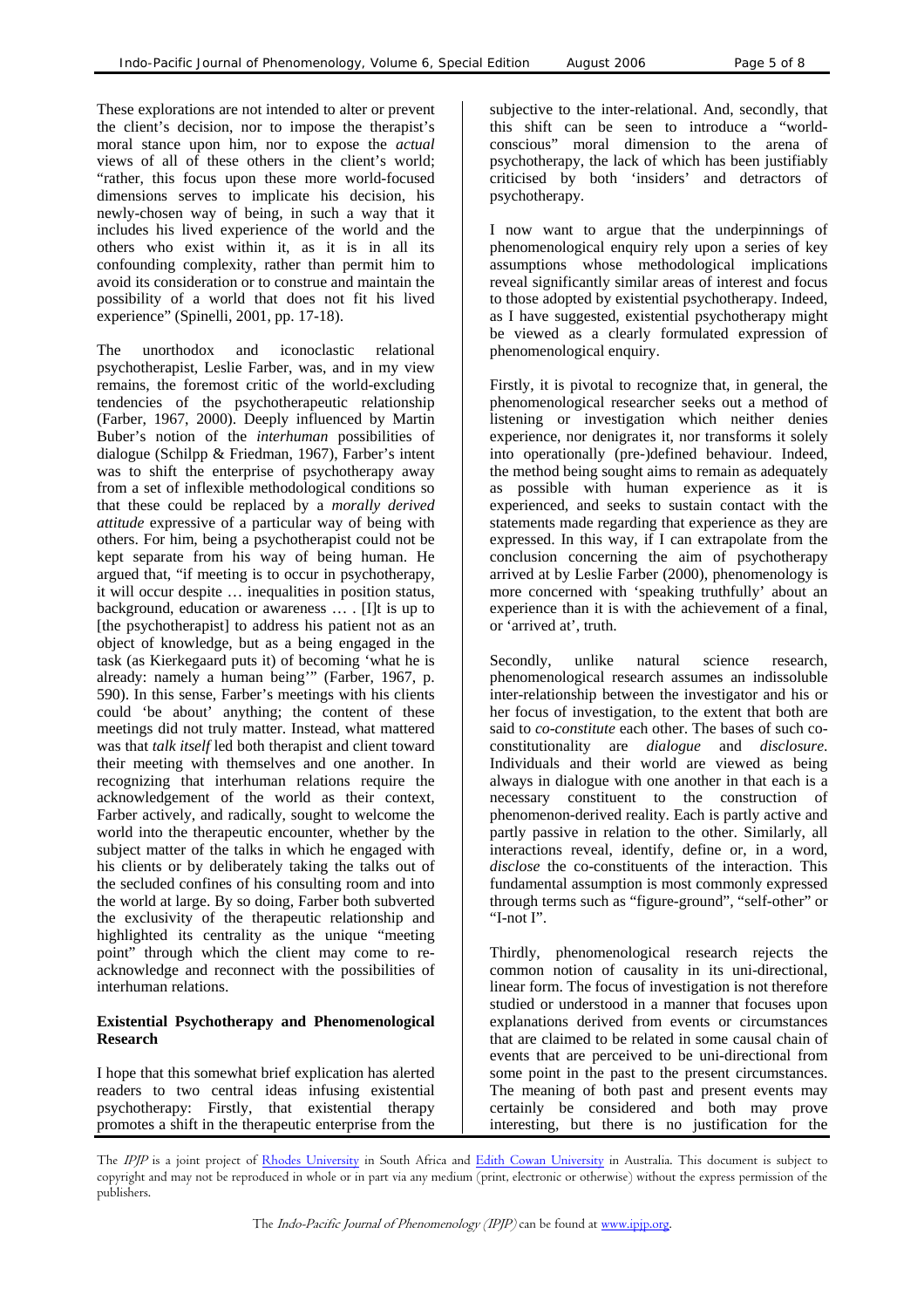assumption that a specified earlier event caused the latter to occur in a simple, linearly direct manner.

Fourthly, while traditional methods rely upon the isolation and manipulation of specified variables in order to discern causal explanations for particular events, phenomenological methods concern themselves primarily with exploratory strategies designed to accumulate an ever increasingly adequate description of any given phenomenon *as it presents itself* to one's experience.

Fifthly, from the standpoint of phenomenological research, there is no demand on researchers to reduce their focus of investigation to a set of operational definitions that impose an immediate transformative bias upon the event under investigation and further serve to limit its range of definitional possibilities to those which remain open to particular forms of statistical analysis. Rather, phenomenological research acknowledges a multiple, even inexhaustible, range of definitional possibilities. And, once again unlike traditional approaches, it avoids taking a stance that demands the rejection of some data in favour of others because of competing, unique or mutually exclusive variants. Instead, the stance adopted by phenomenological research is complementary-focused, such that all data - even the most idiosyncratic - are duly considered without the need to reject their meaning possibilities.

Finally, the enterprise of phenomenological research is foundationally collaborative. Researchers and their participants (typically labelled *co-researchers*) are partners in the given enterprise whose meanings and purposes are openly revealed and discussed without any intent to deceive, misrepresent or obscure all or part of the process. The phenomenological researcher does not assume that the data will be contaminated by the co-researcher's knowledge, views or unplanned input.

In like fashion, the enterprise of existential psychotherapy can be seen to address and interpret each of these pivotal stances. Focusing upon predominantly *descriptive* enquiry, the challenging and transformative possibilities of existential psychotherapy emerge directly from the cultivation of a phenomenological attitude towards the investigation of the lived worldview of the client *as it presents itself in the immediacy of the psychotherapeutic encounter.* At the same time, existential psychotherapy *implicates* the presence of the psychotherapist in that inquiry, and acknowledges the impact of that presence upon the construction and re-construction of meaning that may take place, both for the client and for the psychotherapist, as both an expression of process and an outcome related to the investigative activity.

By so doing, existential therapy promotes a shift in the therapeutic enterprise from the subjective to the inter-relational. And this shift can be seen, in turn, to introduce a "world-conscious" moral dimension to the arena of psychotherapy, the lack of which has been justifiably criticised by both 'insiders' and detractors of psychotherapy.

It is my hope that this discussion has at least tempted readers to consider that there may be more than superficial similarities between the enterprise of phenomenological inquiry (and human science inquiry in general) and the attitudes and qualities of inter-relational encounter as advocated by existential psychotherapy. More to the point, I hope that readers might be willing to consider that such similarities point us to what may well be *the* critical factor that infuses both human science research and existential therapy: namely, their mutual emphasis upon interrelatedness as the foundational value upon which any human and humane form of enquiry must rest.

\_\_\_\_\_\_\_\_\_\_\_\_\_\_\_

## **About the Author**

Ernesto Spinelli is a Fellow of both the British Psychological Society (BPS) and the British Association of Counselling and Psychotherapy (BACP), as well as a UKCP registered existential psychotherapist. In 1999, he was awarded a Personal Chair as Professor of Psychotherapy, Counselling and Counselling Psychology. His authorship of numerous specialist articles and several highly respected and widely-read books dealing with the theory and practice of existential psychotherapy has earned him a BPS Counselling Psychology Division Award for Outstanding Contributions to the Advancement of the Profession as well as an international reputation as a leading figure in the advancement of contemporary existential psychotherapy. In addition to maintaining a private practice as a psychotherapist, executive coach and supervisor, Professor Spinelli is Senior Fellow at the School of Psychotherapy and Counselling, Regent's College, London, and Director of Ernesto Spinelli Associates (ESA). Having recently published a new edition of his best-selling book, *The Interpreted World: An Introduction to Phenomenological Psychology* (Sage, 2005), he is currently completing a practice-focused book on existential psychotherapy.

The IPJP is a joint project of Rhodes University in South Africa and Edith Cowan University in Australia. This document is subject to copyright and may not be reproduced in whole or in part via any medium (print, electronic or otherwise) without the express permission of the publishers.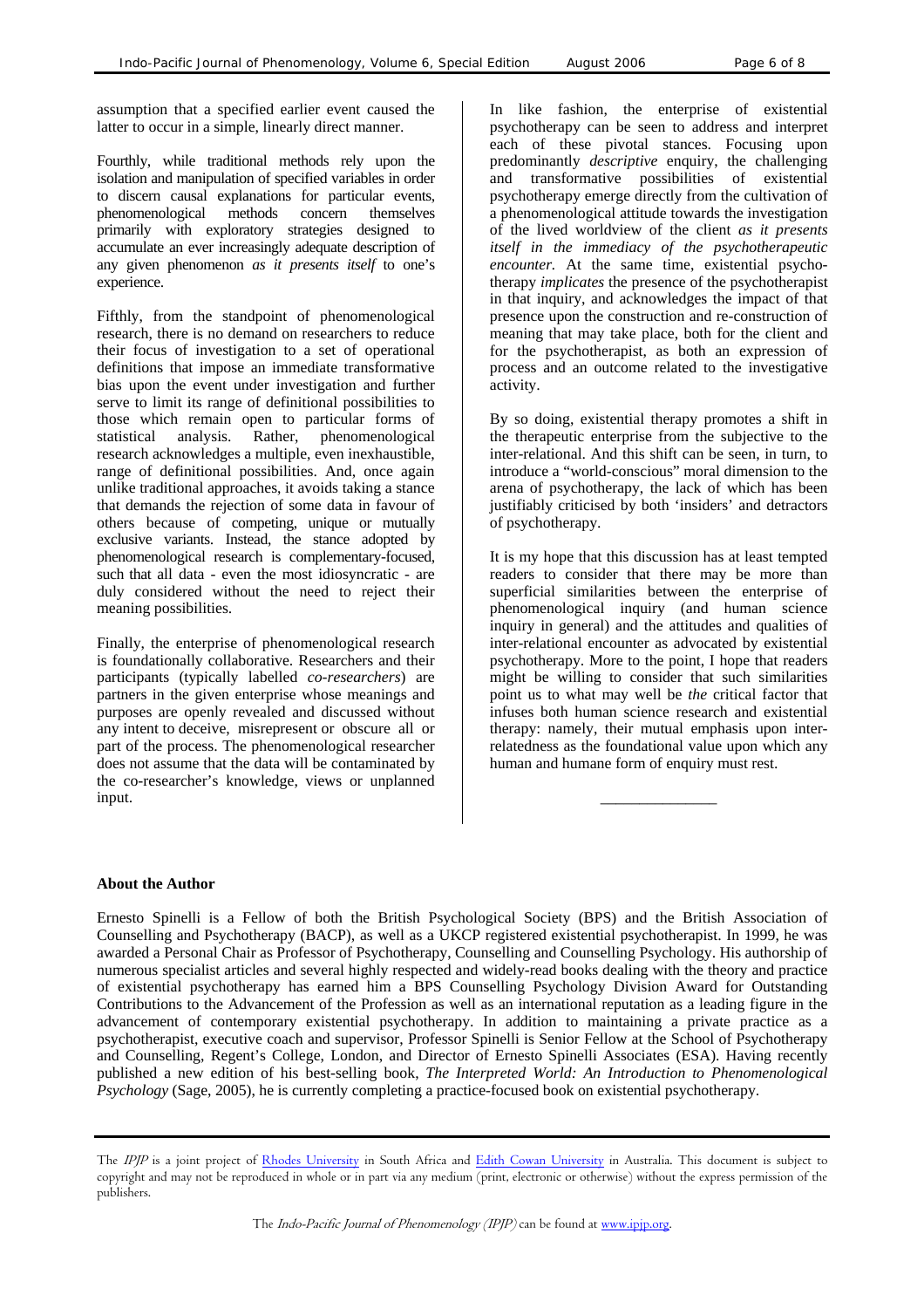#### **References**

- Alexander, R. (1995). *Folie a deux: An experience of one-to-one therapy.* London: Free Association Books.
- Cohn, H. W. (1997). *Existential thought and therapeutic practice*. London: Sage.
- Denzin, N. K., & Lincoln, Y. S. (Eds.) (1994). *Handbook of qualitative research.* London: Sage.
- Dreyfus, H. L. A. (1982). *Husserl, intentionality and cognitive science.* London: MIT Press.
- Farber, L. H. (1967). Martin Buber and psychotherapy. In P. A. Schilpp & M. Friedman (Eds.), *The Philosophy of Martin Buber* (pp. 577-601)**.** La Salle, Illinois: Open Court.
- Farber, L. H. (2000). *The ways of the will.* New York: Basic Books.
- Gillett, G. (1995). The philosophical foundations of qualitative psychology. *The Psychologist, 8*(3), 111-114.
- Harré, R. (1991). What is scientific about psychotherapy? *BPS Psychotherapy Section Newsletter, 11,* 14-17.
- Hodges, H. A. (1952). *The philosophy of Wilhelm Dilthey.* London: Routledge & Kegan Paul.
- Husserl, E. (1931). *Ideas: General introduction to pure phenomenology* (Vol. 1) (W. R. Boyce Gibson, Trans.). New York: Macmillan.
- Ihde, D. (1986). *Experimental phenomenology: An introduction.* Albany, NY: State University of New York Press.
- Kaye, J. (1995). Postfoundationalism and the language of psychotherapy research. In J. Siegfried (Ed.), *Therapeutic and everyday discourse as behaviour change* (pp. 29-59). Norwood, NJ: Ablex.
- Knorr-Certina, K. D. (1981). *The manufacture of knowledge.* Oxford: Pergamon Press.
- Kvale, S. (1994). Ten standard objections to qualitative research interviews. *Journal of Phenomenological Psychology, 25*(2), 147-173.
- Laing, R. D. (1960). *The divided self.* London: Tavistock Publications.
- Laing, R. D., & Esterson, A. (1964). *Sanity, madness and the family.* Harmondsworth: Penguin.
- Mahrer, A. R. (2000). Philosophy of science and the foundations of psychotherapy. *American Psychologist, 55*(10), 117-125*.*
- Masson, J. (1989). *Against therapy.* London: William Collins & Sons.
- Sands, A. (2000). *Falling for therapy: Psychotherapy from a client's point of view.* London: Macmillan.
- Schilpp, P. A., & Friedman, M. (Eds.) (1967). *The philosophy of Martin Buber*. La Salle, Illinois: Open Court.
- Smail, D. (1996). *How to survive without psychotherapy.* London: Constable.
- Spinelli, E. (1994). *Demystifying therapy*. London: Constable.
- Spinelli, E. (1997). *Tales of un-knowing: Therapeutic encounters from an existential perspective.* London: Duckworth.
- Spinelli, E. (2001). *The mirror and the hammer: Challenges to therapeutic orthodoxies.* London: Continuum.
- Spinelli, E. (2005). *The interpreted world: An introduction to phenomenological psychology* (2nd ed.). London: Sage.

The IPJP is a joint project of Rhodes University in South Africa and Edith Cowan University in Australia. This document is subject to copyright and may not be reproduced in whole or in part via any medium (print, electronic or otherwise) without the express permission of the publishers.